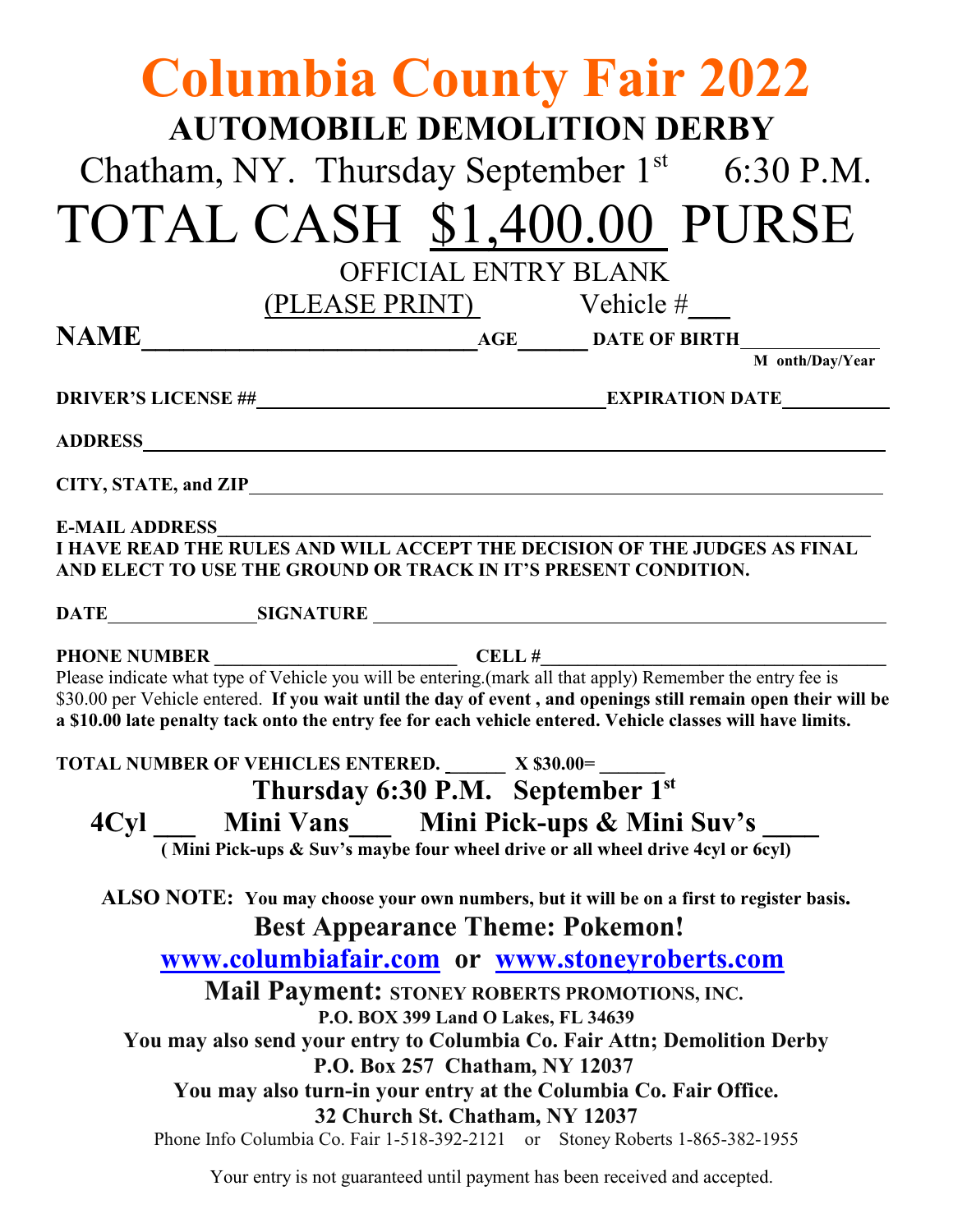## **MINI VAN Rules & Regulations Stoney Roberts Promotions, Inc. Columbia Co. Fair 2022 Chatham, NY Sept. 1st 6:30 P.M. Guaranteed \$400.00 Cash Purse & Trophies**

 **RULES AND REGULATIONS**

#### **A. EACH DRIVER MUST FILL OUT AN ENTRY BLANK.** .

- **B. ALL RULES AND REGULATIONS MUST BE OBSERVED.** Track operators or promoter reserves the right to approve or reject any and all entries.
- **C. ALL OTHER STONEY ROBERTS DEMO EVENT DRIVER ENTRY, PARTICIPATION RULES, VEHICLE SET- UP RULES, AND SAFETY RULES SHALL APPLY TO THIS EVENT.**

## **DRIVERS ENTRY**

- **1. DRIVERS MUST BE 18 YEARS OF AGE** and have a valid driver's license in their possession.( 16 years of age with a notarized parental medical statement obtained from Stoney Roberts Headquarters.)
- **2. ALL DRIVERS MUST SUPPLY THEIR OWN VEHICLES.** You are permitted one Mini Van.
- **3. PARTICIPANTS ARE REQUIRED** TO SIGN A RELEASE AND WAIVER OF LIABILITY AND INDEMNITY AGREEMENT BEFORE ENTERING ANY RESTRICTED AREA.
- **4. ENTER EARLY ! THERE WILL BE A QUOTA SET PER DERBY.** Drivers may enter all derbies. **Upon payment of entry fee, and receipt of your entry blank, you will be assigned a vehicle number. You must paint the number authorized you on your front driver, and passenger doors in 24" inch letter size. Do this only after being issued an Authorized Vehicle Number.**

#### **PARTICIPATION REGULATIONS**

 **1. Mini Vans 4 & 6 Cyl. will compete in their own specialty heat.** The Mini Vans will have their own **\$400.00 Cash purse .** No Snub Nose Vans. ( if your Van is equipped with four wheel drive one of the drive shafts will be required to be removed ) .

 **2. ALL GLASS AND CHROME TRIM** and anything that might become imbedded in the track, must be removed from the car before bringing to the grounds. Also, trucks must be cleaned out, including beds. Do not leave broken glass in doors, clean & vacuum them out. **WINDSHIELDS MUST BE REMOVED.**

 **3. Mini Van TIRES MUST BE STOCK SIZE**, 4 ply only, no inner liner, no truck or light truck tires, no wire spoked rims. Tires can only be filled with air, no fluids or solids. (tires within a tire are considered reinforcements) (tires marked tubeless may have tubes inserted in them) Remove all wheel balance weights.

 4. **A MAXIMUM OF FIVE (5) GALLONS** OF GASOLINE WILL BE ALLOWED. GAS TANKS behind the axle must be moved. **No Original Gas tanks** will be allowed in the **drivers compartments**. If a substitute fuel cell or gas tank is in drivers compartment the tanks must be **completely** covered by a **Meta**l firewall. If gas tanks are located **in front of the rear axle** they can be left in place but should be covered with a **skid plate** ( between ground and tank) to prevent them from being damaged from the ground side.Only unleaded gasoline with a maximum octane level of 93 will be permitted. **BOOSTED** or **RACING FUEL** will not be allowed. If you have a vehicle equipped with a fuel pump in the gas tank, you must install a emergency cut off switch upon the dash with a red circle painted around it. No fuel pumps will be allowed within the driver's compartment. If you run gas lines in the drivers compartment they must be double lined & double clamped. (a fuel line within another line.)

 **5. ONLY ONE (1) STOCK BATTERY** will be allowed. A maximum of 1200 cold cranking amps will be permitted for Mini Vans.

**6. NO REINFORCEMENTS OF ANY KIND WILL BE ALLOWED.** Only exception will be the driver side front door,( IT is recommended that the drivers side door be reinforced with steel bar / angle iron / or pipe . length not to extend past 8 inches on either side of doors vertical seam ). You may also insert a dash bar from "A" Pillar to "A" Pillar not to exceed 2 ½ in Dia.. You May place a seat bar from "B" pillar to "B" Pillar. If you use a seat bar you must wear a neck collar or neck brace to prevent whip lash. Do not create a four point cage. You may weld the rear end differentials to create a positive traction rear end. It is suggested that you attach two vertical metal rods or chains 12 inches from each end of the windshield opening to protect driver from hood coming off of hinges. Trailer hitches or any type of stiffening device are considered reinforcements. Welding of bumper shocks are considered reinforcements. Maximum bumper height for Mini-Vans is 20 inches from the ground to the center of the bumper. It is suggested to pad drivers side doors & rig a head rest or padding behind driver's seat to protect the driver from roll overs.

 **7. STANDARD EXHAUST SYSTEM** may be removed or cut off just aft of the fire wall. **NOT PERMITTED:** additional headers, stacks, custom manifolds that protrude above the level of the hood or extend past the body of the vehicle or through the interior of the vehicle. **DO NOT WELD OR BOLT** hoods down. Use wire. All doors must be chained shut or secured with wire ( wire is preferred on at least one door to allow for quick removal of injured participants). If a driver's side door comes open, he or she will be disqualified. If doors are welded, a maximum of 2- four inch welds in length on 2- vertical seams per door will be permitted. Do Not Weld the tops or bottoms of doors seams. You **should** place at least two vertical hood bars within the windshield opening. ( To prevent hood from coming in on driver.) You should place a vertical bar/post running from the floor board to the top of the car bolted from inside out near the center of the driver seat.. The post should be strong enough to act as a brace if you should go inverted on your **top. Bumpers must be stock only.** No Commercial bumpers, wooden bumpers, or home made fabricated bumpers. No tow hitches, or running boards.

 **8. ALL FAN BLADES** must be removed. Only exception will be if your vehicle is equipped with a slip clutch fan blade and fan shroud or came stock with an electric fan and shroud. You may add - on one (1) electrical fan or additional transmission cooler. Transmission coolers must stay under the hood. If your vehicle is missing a fan shroud you may create your own shroud with some type of thin metal. Do not alter slip clutch fans in any method to prevent them from slipping as designed.

 **9. A 12 BY 15 INCH HOLE** must be cut into the center of hood to allow for early fire detection.

**10. PRIOR TO BRINGING CARS TO FAIRGROUND** radiators must be drained and back flushed of all antifreeze coolants. They then can be refilled with water or the new naturally biodegradable animal friendly coolant. Disconnect & discharge all **Air Bag** Systems. Disconnect, discharge & remove all air conditioning refrigerant systems.

11. SAFETY BELTS, HELMETS, AND IMPACT RESISTANT EYE PROTECTORS are required. If car was equipped with a shoulder restraint system including lap belt, use both. Driver can be disqualified at any time if either belt or helmet is removed during a heat. Long sleeve-shirts & pants should be worn. You should consider wearing fire retardant clothing.

**12. THE DERBY WILL BE COMPOSED OF A Specialty heat for Mini Vans. FEATURE HEAT WILL BE HELD at the end of the event .** Cash prizes and trophies to each heat winner and grand prize to feature winner. Feature heat will be comprised of winners from each heat of the event. Also one winner from each Specialty Heat of the Event. You will need a 4 Cyl Car to compete in the Feature Event. The shows designated **Best Appearance Theme: Is denoted on the entry blank and pertains to all types of Vehicles.**

13. ADDITIONAL SAFETY REGULATIONS MAY BE IMPOSED depending on the track. Rules are subject to change to fit event . If you have any safety concerns Call 1-865-382-1955. Just because it is not stated in the rules does not make it allowable. you have Doubts or Questions call. **THE DECISION OF JUDGE IS FINAL.**  ANY DRIVER NOT OBEYING THE RULES WILL BE DISQUALIFIED.

**FOR MORE INFORMATION OR QUESTIONS CALL 1-865-382-1955**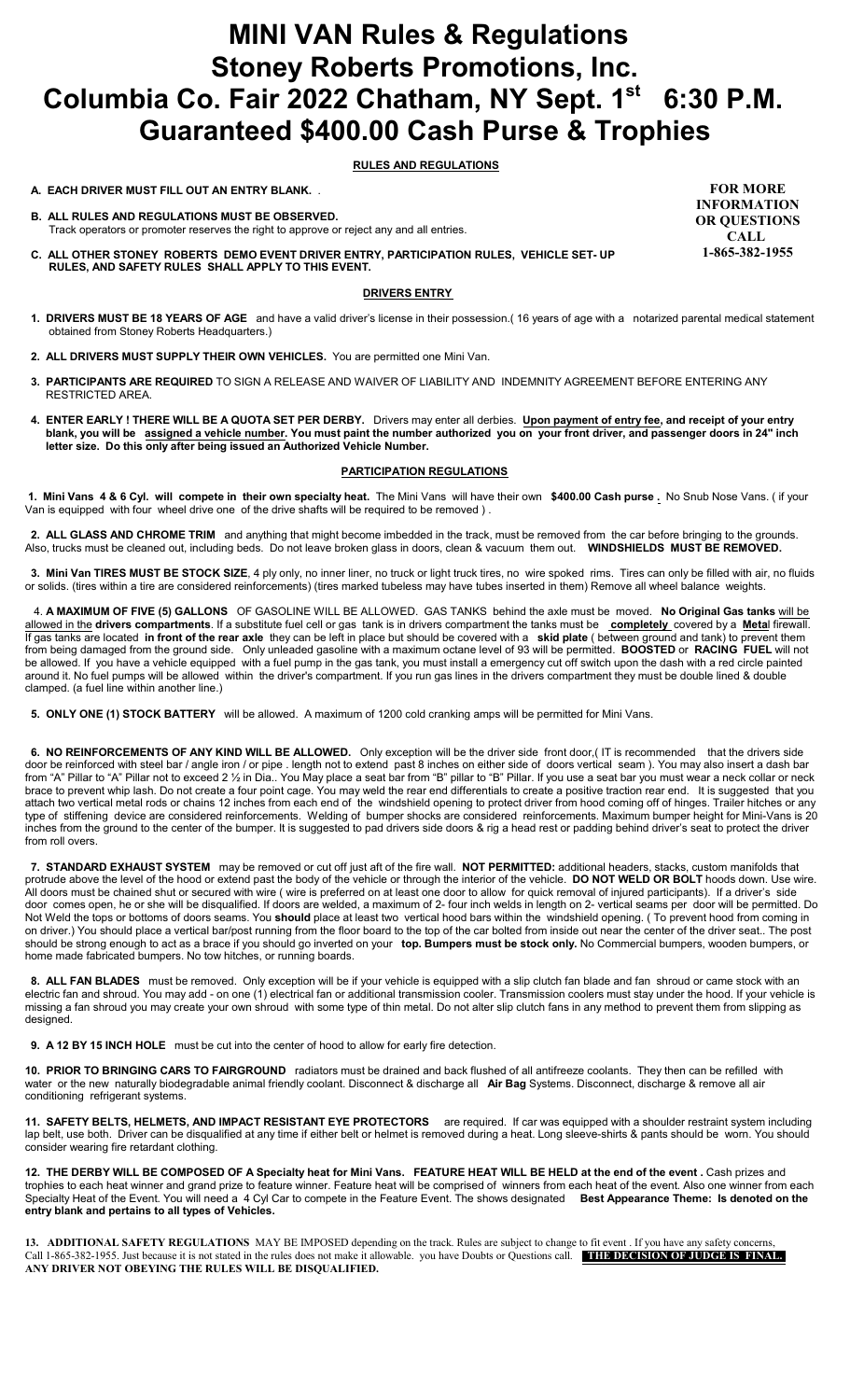## **MINI PICK-UPS & MINI S U V'S Rules & Regulations Stoney Roberts Promotions, Inc. Columbia Co. Fair Thurs. Sept. 1st 6:30 P.M. \$400.00 GUARANTEED PURSE AND TROPHIES FOR SPECIALTY HEAT**

## **RULES AND REGULATIONS**

## **A. EACH DRIVER MUST FILL OUT AN ENTRY BLANK.**

 **B. ALL RULES AND REGULATIONS MUST BE OBSERVED.** Track operators or promoter reserves the right to approve or reject any and all entries.

- **C. ALL OTHER Goshen Stampede DEMO EVENT DRIVER ENTRY, PARTICIPATION RULES, VEHICLE SET- UP RULES, AND SAFETY RULES SHALL APPLY TO THIS EVENT.**
- **DRIVERS ENTRY 1. DRIVERS MUST BE 18 YEARS OF AGE** and have a valid driver's license in their possession.( 16 years of age with a notarized parental medical statement obtained from Stoney Roberts Headquarters.)
- **2. ALL DRIVERS MUST SUPPLY THEIR OWN VEHICLES.** You are permitted one Mini Pickup or Mini S U V per driver..
- **3. PARTICIPANTS ARE REQUIRED** TO SIGN A RELEASE AND WAIVER OF LIABILITY AND INDEMNITY AGREEMENT BEFORE ENTERING ANY RESTRICTED AREA.

 **4. ENTER EARLY !** Drivers may enter all sessions. **Upon payment of entry fee, and receipt of your entry blank, you will be assigned a vehicle number. You must paint the number authorized you on your front driver, and passenger doors in 24" inch letter size. Do this only after being issued an Authorized Vehicle Number.**

#### **PARTICIPATION REGULATIONS**

 **1. Mini Pickups & Mini S U V's 4 & 6 Cyl. will compete in one specialty heat.** Mini Pickups combined S U V's will have their own **Cash purse of \$400.00 each.** No Snub Nose Trucks. Stock Mini trucks may be two or four door with extended cab. Trucks & S U V's vehicles can be equipped with four wheel , or all wheel drive.

 **2. ALL GLASS AND CHROME TRIM** and anything that might become imbedded in the track, must be removed from the vehicles before bringing to the grounds. Also, trucks must be cleaned out, including beds. Do not leave broken glass in doors, clean & vacuum them out. **WINDSHIELDS MUST BE REMOVED.**

 **3. TIRES MUST BE STOCK SIZE**, no inner liner, no wire spoked rims. Tires can only be filled with air, no fluids or solids. (tires within a tire are considered reinforcements) (tires marked tubeless may have tubes inserted in them) Remove all wheel balance weights. **Mini Pickups** & Mini SUV's Four Wheel Drive or All Wheel Drive may have up to 8 Ply tires.

 4. **A MAXIMUM OF FIVE (5) GALLONS** OF GASOLINE WILL BE ALLOWED. GAS TANKS behind the axle must be moved. **No Original Gas tanks** will be allowed in the **drivers compartments**. If a substitute fuel cell or gas tank is in drivers compartment the tanks must be **completely** covered by a **Meta**l firewall. If gas tanks are located **in front of the rear axle and inside of frame rails** they can be left in place but should be covered with a **skid plate** ( between ground and tank) to prevent them from being damaged from the ground side. **Mini Pickups GAS TANKS** must be moved to truck bed just aft of the rear window, or in the case of an extended, four door cab it can be located in the back seat area if **properly** covered by a metal firewall. Trucks with tanks located inside the frame mid vehicle can be left but should be covered with a skid plate to help protect being punctured from track side. Only unleaded gasoline with a maximum octane level of 93 will be permitted. **BOOSTED** or **RACING FUEL** will not be allowed. If you have a vehicle equipped with a fuel pump in the gas tank, you must install a emergency cut off switch upon the dash with a red circle painted around it. No fuel pumps will be allowed within the driver's compartment. If you run gas lines in the drivers compartment they must be double lined & double clamped. (a fuel line within another line.)

.  **5. ONLY ONE (1) STOCK BATTERY** will be allowed. A maximum of 1200 cold cranking amps for Trucks & S U V's will be permitted.

 **6. NO REINFORCEMENTS OF ANY KIND WILL BE ALLOWED.** Only exception will be the driver side front & passenger side front door,( IT is recommended that both drivers & passenger side door be reinforced with steel bar / angle iron / or pipe. Length not to extend past 8 inches on either side of doors vertical seam). You may weld the rear end differentials to create a positive traction rear end. It is suggested that you attach two vertical metal rods or chains 12 inches from each end of the windshield opening to protect driver from hood coming off of hinges. Trailer hitches or any type of stiffening device are considered reinforcements. Welding of bumper shocks are considered reinforcements. **Mini Trucks-** you may create **roll over bars on the interior of the cab** (to prevent top of cab collapsing). No exterior HALO Bars. Truck beds( See Number 7) Maximum Mini-Truck bumper height of 22 inches height from center of bumper for compact trucks. You must place some type of screen in two door pick-ups back glass opening to prevent arms or head from extending from the opening. It is suggested to pad drivers side doors & rig a head rest or padding behind all two door truck seats to protect the driver.

 **7. STANDARD EXHAUST SYSTEM** may be removed or cut off just aft of the fire wall. **NOT PERMITTED:** additional headers, stacks, custom manifolds that protrude above the level of the hood more than 16" or extend past the body of the vehicle or through the interior of the vehicle. **DO NOT WELD OR BOLT** hoods down. Use wire. All doors must be chained shut or secured with wire ( wire is preferred on at least one door to allow for quick removal of injured participants). If a driver's side door comes open, he or she will be disqualified. If doors are welded, a maximum of 2- four inch welds in length on 2- vertical seams per door will be permitted. Truck tail gates must be factory or none at all. Factory tailgate must be welded shut with a maximum of four 4" inch welds. **Factory Pick-up Beds only**. No wooden, steel flat beds, or dump beds allowed. You are permitted to fasten the truck bed down with eight additional fasteners or four inch welds. You may weld the steering sectors. You **mus**t cover the back cab window with some type of screen and place at least two vertical hood bars within the windshield opening. ( To prevent hood from coming in on driver.) You should place a vertical bar/post running from the floor board to the top of the cab bolted from inside out near the center of the back window. The post should be strong enough to act as a brace if you should go inverted on your **top. Bumpers must be stock only.** No Commercial bumpers, car bumpers, wooden bumpers, or home made fabricated bumpers. No tow hitches, brush guards, or running boards.

 **8. ALL FAN BLADES** must be removed. Only exception will be if your vehicle is equipped with a slip clutch fan blade and fan shroud or came stock with an electric fan and shroud. You may add - on one (1) electrical fan or additional transmission cooler. Transmission coolers must stay under the hood. If your vehicle is missing a fan shroud you may create your own shroud with some type of thin metal. Do not alter slip clutch fans in any method to prevent them from slipping as designed.

 **9. A 12 BY 15 INCH HOLE** must be cut into the center of hood to allow for early fire detection.

**10. PRIOR TO BRINGING VEHICLES TO FAIRGROUND** radiators must be drained and back flushed of all antifreeze coolants. They then can be refilled with water, or the new naturally biodegradable animal friendly coolant. Disconnect & discharge all **Air Bag** Systems. Disconnect, discharge & remove all air conditioning refrigerant system. You may leave serpentine belts that keep your charging system intact

**11. SAFETY BELTS, HELMETS, AND IMPACT RESISTANT EYE PROTECTORS** are required. If car was equipped with a shoulder restraint system including lap belt, use both. Driver can be disqualified at any time if either belt or helmet is removed during a heat. Long sleeve-shirts & pants should be worn. We suggest that you consider wearing Fire Retardant coveralls or clothing.

**12. THE DERBY WILL BE COMPOSED OF A Specialty heat for Mini Pickups, Mini S u v's & 4 Cyl Cars.** Cash prizes and trophies to each heat winner. Winners of the Specialty heat will be awarded a spot in the 4 Cyl feature heat. The shows designated **Best Appearance Theme: Is denoted on the entry blank and pertains to both Mini Trucks, Mini S U V's Vehicles and 4 Cyl Cars.**

**13. ADDITIONAL SAFETY REGULATIONS** MAY BE IMPOSED depending on the track. Rules are subject to change to fit event . If you have any safety concerns, Call 1-865-382-1955. Just because it is not stated in the rules does not make it allowable. you have Doubts or Questions call. **THE DECISION OF JUDGE IS FINAL. ANY DRIVER NOT OBEYING THE RULES WILL BE DISQUALIFIED.** 

If you have any doubts about the Vehicles capability of use for this event call  $# 1$ -865-382-1955.

**FOR MORE INFORMATION OR QUESTIONS CALL TOLL FREE 1-865-382-1955**